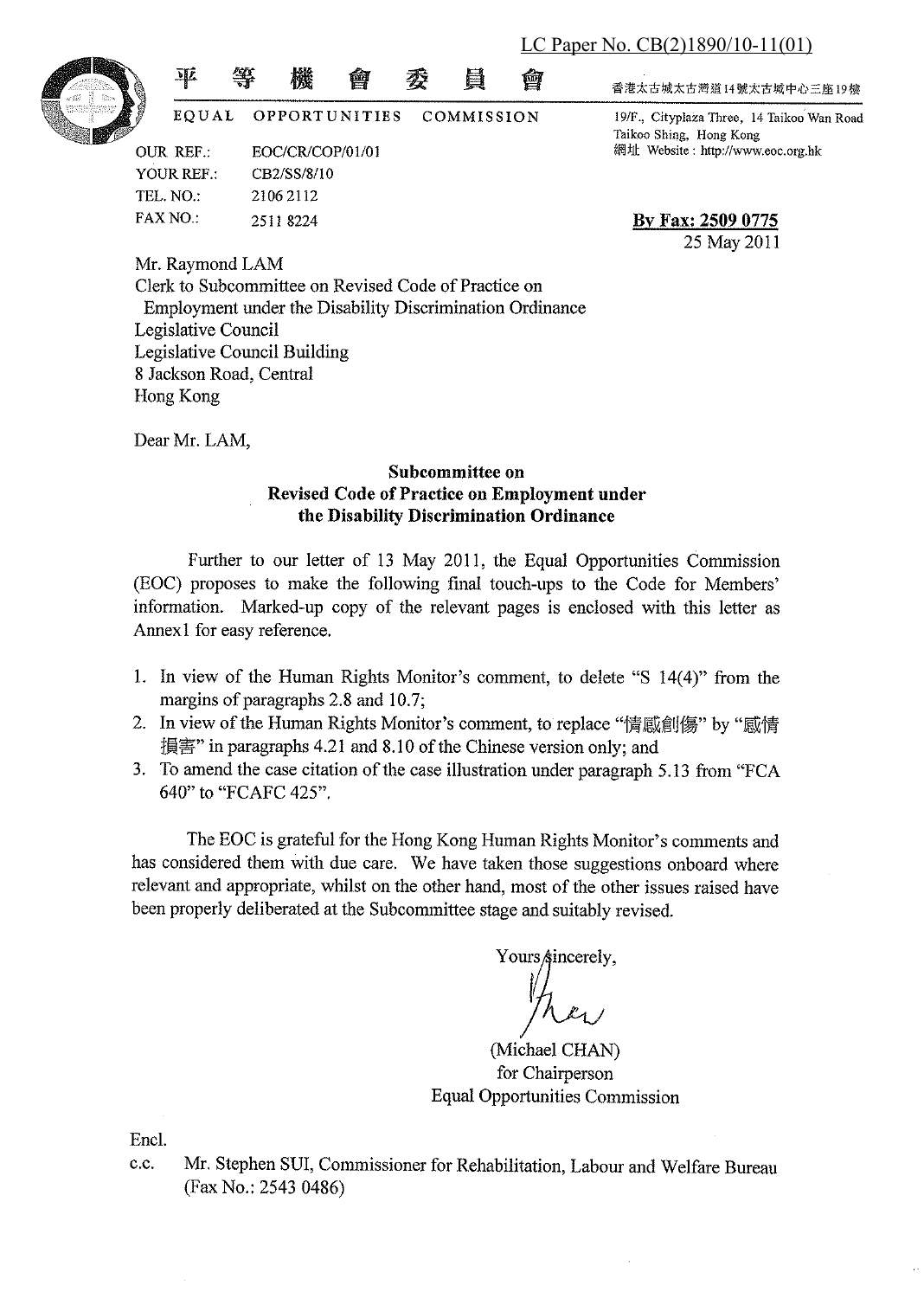he/she has worked more time<sup>2</sup> in Hong Kong than outside Hong Kong in the whole period<sup>3</sup> of his/her employment.

- 2.7 Protection does extend to employees in the following two situations unless they do their work wholly outside Hong Kong:
	- 2.7.1 Persons who work on a ship registered in Hong Kong; or S 14 (2)(a)
	- 2.7.2 Persons who work on an aircraft registered in Hong Kong and operated by an employer whose principal place of business is in Hong Kong or is ordinarily resident in Hong Kong. S 14 (2)(b)

Flight Attendant C spends his working time mostly flying outside Hong Kong territory on aircrafts which are registered in Hong Kong and operated by an employer who has his principal place of business in Hong Kong. C would be protected by the DDO should he be dismissed on the ground of having a disability.

## **"In the course of employment"**

2.8 Events occurred outside work hours and away from work premises could still come within the employment relationship provisions if it is closely work-related. For example, unlawful discrimination and harassment could also take place during business trips overseas or company outings. On the other hand, an incident of a private nature arises outside work hours and away from work premises between work colleagues or a supervisor and staff, may not necessarily come within the employment relationship provisions. Whether an incident happens in the course of employment depends on

7

 $$44(4)$ 

 $\frac{2}{\sqrt{2}}$  Soo Campus u Saudi Arabian Airlines. <sup>2</sup> See Carver v Saudi Arabian Airlines [1999] ICR 991<br><sup>3</sup> See Sannau v Ministry of Defense [2005] IBLB 618

<sup>&</sup>lt;sup>3</sup> See Saggar v Ministry of Defence [2005] IRLR 618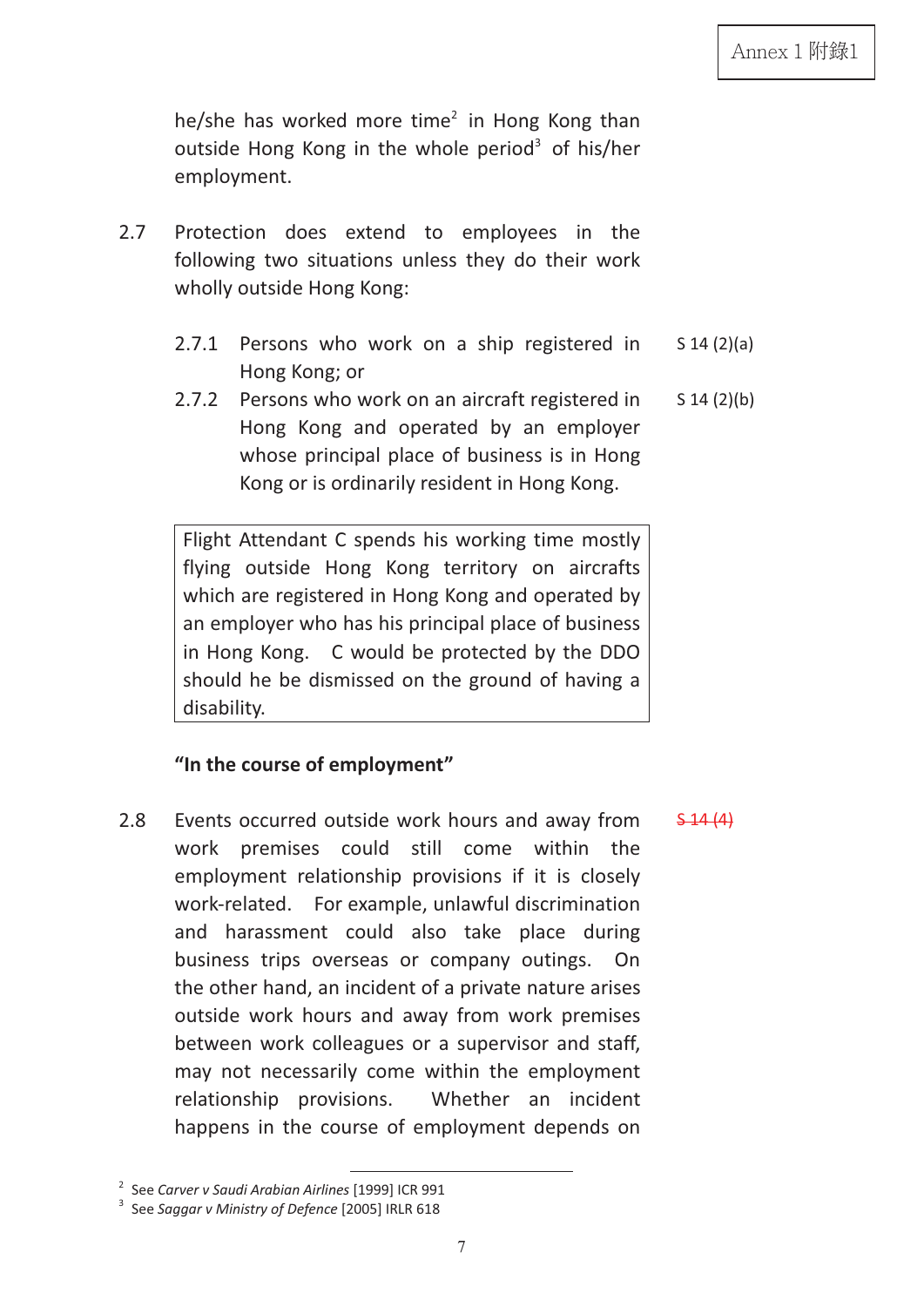risk were to occur was unlikely to pose a real threat to anyone. In other words, the applicants were able to carry out the inherent requirement of the employment in question and therefore there was discrimination by the government in refusing them employment.

5.13 Inherent requirements of a particular job may in appropriate circumstances involve considerations as to the physical environment in which the particular work is to be performed and as to health and safety considerations in relation to the employee, fellow employees and others. The identification of those requirements is a matter of objective fact to be determined in all circumstances of a particular  $case<sup>24</sup>$ 

# *Cosma v Qantas Airways Ltd.* **[2002] FCA 640 FCAFC 425**

Mr. Cosma was employed by the airline company as a porter in the ramp services and he injured himself in the course of his work. After a long period of sick leave, Mr. Cosma was assigned some clerical and other light duties for a period of time as part of a rehabilitation programme. Unfortunately, the arrangement had not enabled Mr. Cosma in resuming his original duties as a porter and his employment was subsequently terminated. The Court found that Mr. Cosma was unable, by reason of his disability, to carry out the inherent requirements of his job as being a porter and thus the dismissal was not unlawful.

5.14 The law "does not impose an obligation on an employer to alter the nature of the particular employment or its inherent requirements so as to accommodate the employee with a disability."<sup>25</sup>

<sup>&</sup>lt;sup>24</sup> See *Commonwealth v HR&EO Commission* (1998) 152 ALR 182 at 217<br><sup>25</sup> See *M v Secretary for Justice DCEO 8/2004 supra at 265 (ii)*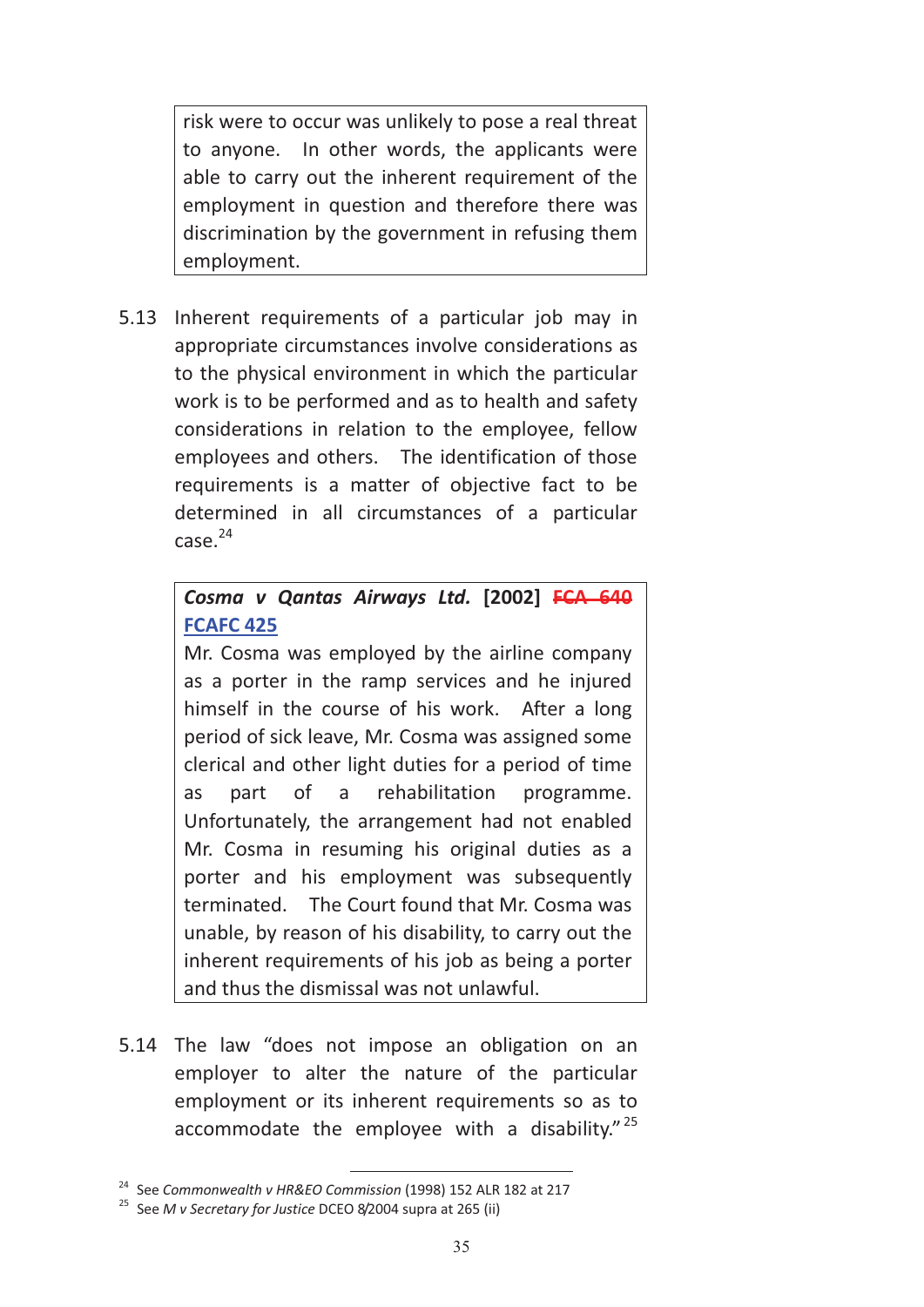This would have the effect of encouraging the employer in taking the lead to establish a culture free of discrimination in the workplace. Moreover, bearing in mind that employers benefit from the work rendered by their employees, it is reasonable that an employer should be liable if someone's right has been violated by their employee in the course of employment.

#### **"In the course of employment"**

10.7 The meaning of "in the course of employment" dictates whether an act of discrimination would become unlawful within the scope of employment. Once an unlawful discriminatory act is found to have been committed in the course of employment, not only would the individual discriminator become personally liable, but his /her employer could also be held vicariously liable. "In the course of employment" should be given an ordinary, everyday meaning so that it would cover conducts ordinary people would regard as being done in the course of employment.

> *Jones v Tower Boots Co. Ltd.* **[1997] 2 ALL ER 406**  A 16-year-old boy of mixed race was subjected by fellow employees to grave acts of racial harassment, including verbal and physical abuse. The employer argued that the acts were outside the scope of the employees' employment. The employer submitted that because the acts complained of were so outrageously wrong and they had not authorized any such acts.

> The Court however held that it would be wrong to allow racial harassment suffered by the employee in this case to slip through the net of employer responsibility. To do so would seriously undermine the discrimination legislation. In

 $5 - 14(4)$ See also paragraph

2.8 in Chapter 2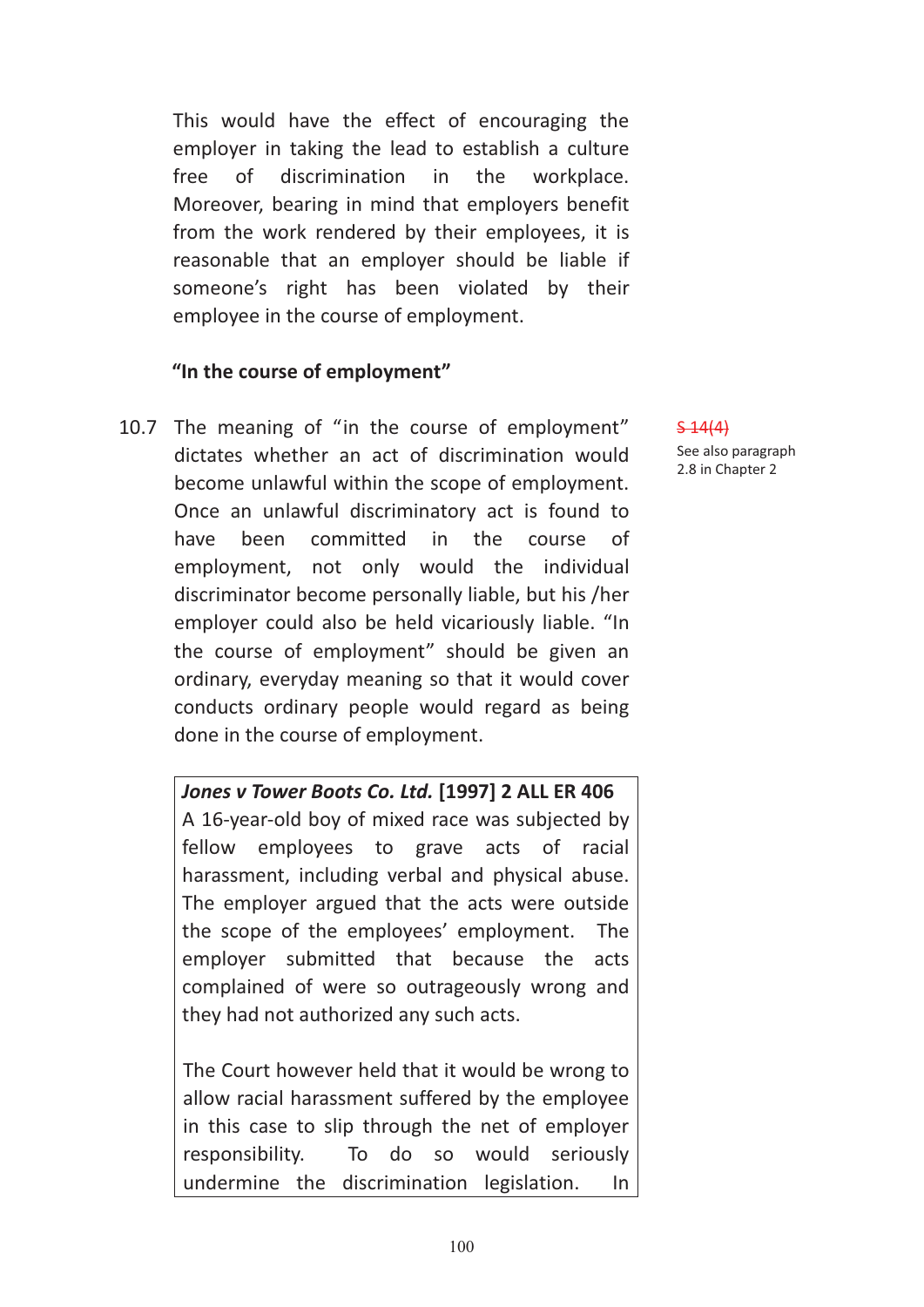環球客戶主任A受僱於香港某貿易公司,除了 需要約每月一次往海外公幹(每次最少一晚最 多不超過一星期)外,他在僱用期內主要在香港 工作。若他因為其殘疾而被解僱,應受到《殘 疾歧視條例》的保障。

另一名受僱於同一間公司的環球客戶主任B是 內地附屬公司的經理。除了需要每月一次到香 港的總公司出席管理層會議外,B 在僱用期內 主要在內地工作。B 同樣因為其殘疾而被解 僱,但她可能不受《殘疾歧視條例》保障。

- 2.6 當僱員主要在香港工作,縱使歧視行為發生在 香港以外地區,只要他在整段<sup>2</sup>受僱期間,在香 港的工作時間多於3在香港以外的地方,條例仍 然對他適用。
- 2.7 下列兩種主要在香港以外地方工作的僱員亦受 到保障,只要他們不是所有時間都在香港以外 地方工作:
	- 2.7.1 在香港註冊的船舶上工作的人士;或

2.7.2 在香港註冊並由一名以香港為主要業務 地點或屬香港居民的僱主所營運的飛機 上工作的人士。

第 14(2)(a)條 第 14(2)(b)條

機艙服務員 C 經常服務香港境外的航線, 但航 機均在香港註冊,並且由以香港為其主要業務 的航空公司營運。假如他因為其殘疾而被解 僱,他將受到《殘疾歧視條例》保障。

### 「受僱用中」

2.8 在工作時間及工作場所以外的行為,只要與工 作有密切關係,仍有可能受僱傭關係條文的規 第 14 (4)條

<sup>&</sup>lt;sup>2</sup> 見 Saggar v Ministry of Defence [2005] IRLR 618<br><sup>3</sup> 見 Carver v Saudi Arabian Airlines [1999] ICR 991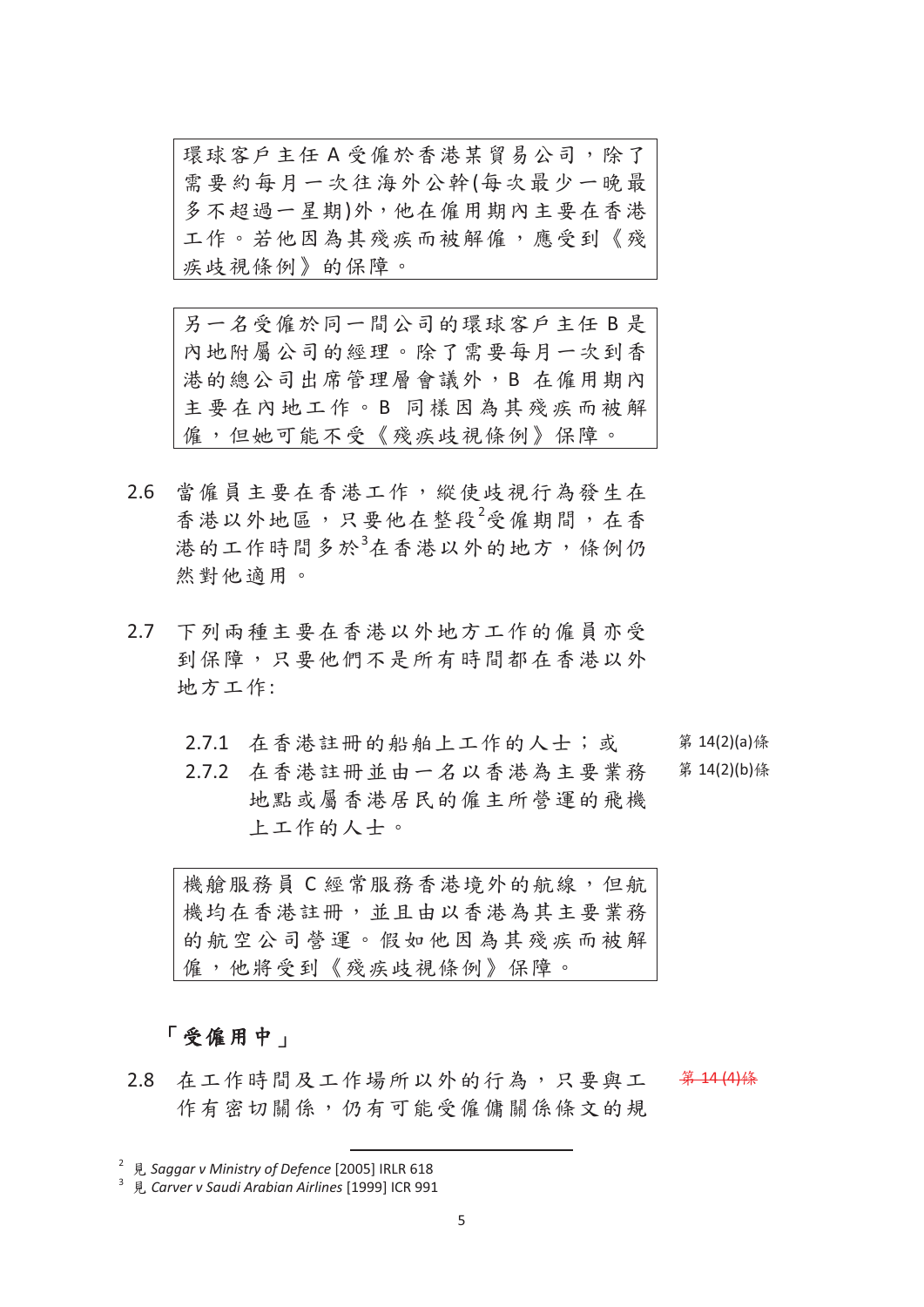**蕭啟源 訴 瑪利亞書院 [2005] 2 HKLRD 775** 蕭先生於瑪利亞書院任職教師超過14年,在他 放約兩個半月病假期間,學校將他解僱,校方 聲稱是因他缺勤而非殘疾而解僱他。法庭以蕭 先生的情况與兩個假設對象就相若情況作出比 較,即沒有殘疾而需要放為期相若假期的教師 (其中一個是放產假,而另一個是因為要擔任陪 審員而需要缺勤)。校方確認會讓放產假及擔任 陪審員的教師繼續留任。法庭將蕭先生的情況 與以上兩個假設對象的情況比較,裁定若非因 蕭先生的殘疾,他便不會被解僱。

「較差的待遇」一「不利」的概念

- 4.21 有關直接歧視的定義,其中一個關鍵的元素是 「較差的待遇」,意指引致該殘疾僱員蒙受不 利。要確立「不利」情況,不一定需要證明有 經濟損失;<del>情感創傷</del>感情損害、受訓及事業發展 機會的問題亦可構成在歧視申索中的「不利」。 某項待遇對於某人是否構成不利,需視乎每宗 個案的相關情況的客觀評估而定。
- 4.22 若待遇上的差別今受影響的人客觀上蒙受不 利,則僱主任何主觀論據並無關係,且不能成 為抗辯理據。 $^{14}$

P是某零售店的銷售主管。她在三年內數度在工 作中扭傷足踝。她被調往公司的總務部擔任三 名辦公室助理的主管。僱主聲稱調職是為了P 的長遠利益,因為她似乎很容易發生意外;相 對於店內的工作,辦公室的環境可減少她受傷 的機會。雖然 P 的新職位基本薪金不變, 但她 將失去在店內推銷貨品所得到的佣金。此外,P 認為行政工作並非她的專長,且不滿非自願地 改變事業前途。個案中,P似乎因為她曾扭傷足 踝而蒙受不利。

18

這是一個重要的個 案,因為它帶出直接 歧視和間接歧視的 法律概念。有關間接 歧視的部份於稍後 童節計論。

「動機」與「意圖」 見 4.17 段

<sup>&</sup>lt;sup>14</sup> *同上*; 亦 見 *Haines v Leves* (1987) 8 NSWLR 442 at 471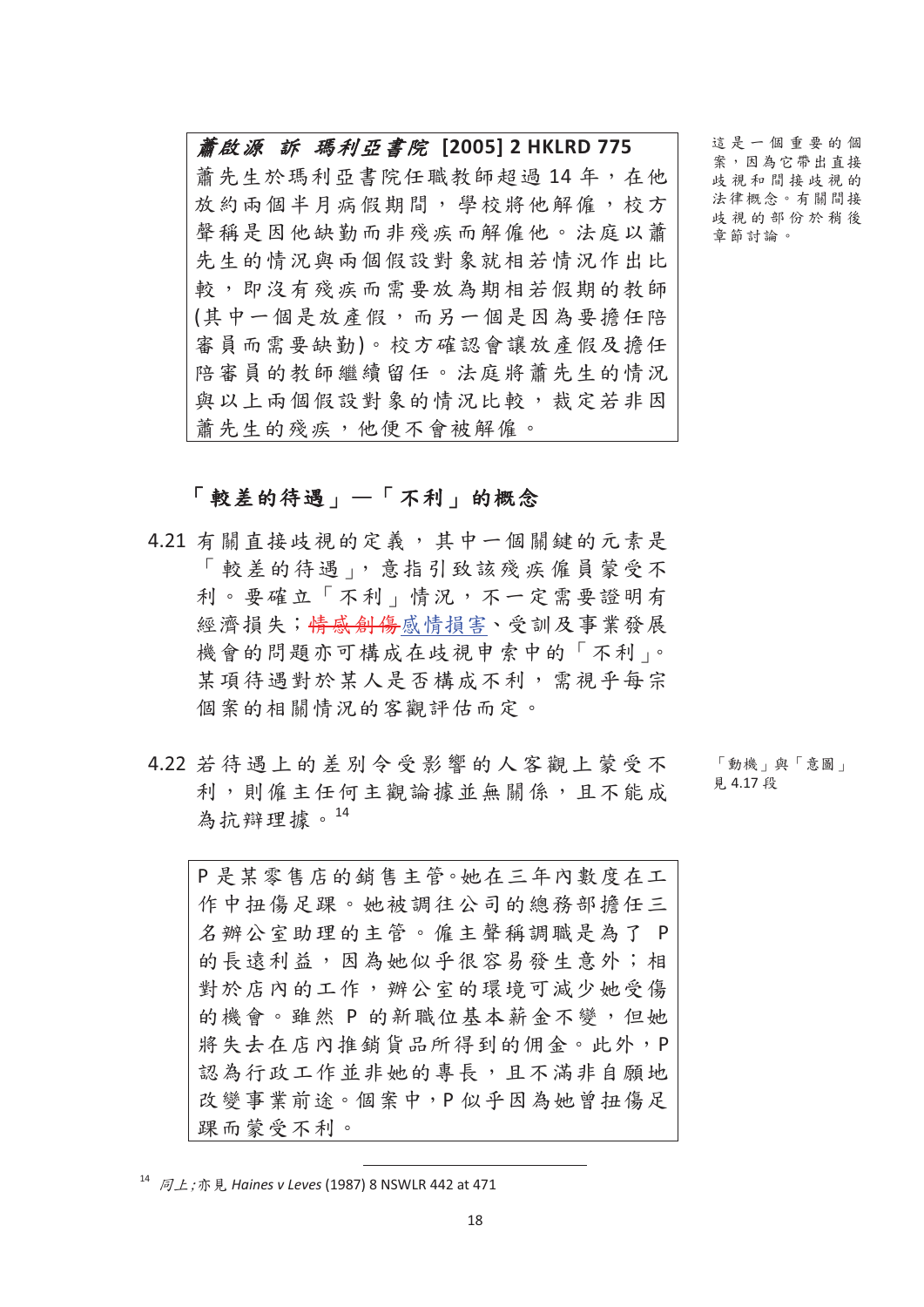病患者的有聯繫人士)會否令他們不能執行工作 的固有要求, 會危及公眾。經考慮雙方提供的醫 學證據,法庭衡量申索人因遺傳其父或母的殘疾 所帶來的風險及相關的歧視行為所帶來的後果, 認為有關風險並不嚴重,且風險的後果亦未必會 對其他人構成威脅。換言之,申索人應可執行有 關工作的固有要求。因此,政府拒絕聘用他們是 對他們殘疾歧視。

5.13 在適當情況下,對某工作固有要求的考慮可包括 工作的實際環境,及僱員、同僚和其他人的健康 及安全。要識別出這些客觀事實的要求,需要考 慮個別個案中的所有情況。<sup>24</sup>

> **FCAFC 425** Cosma 先生受僱於航空公司,任職停機坪搬運工 人,他工作時受傷。長時間放病假後,他被安排 擔任一些文書及其他輕省的工作一段時間,作為 康復計劃的一部分。但有關安排未能協助他重新 執行搬運工人的原本職務,公司遂解僱他。法庭 裁定 Cosma 先生因其殘疾而無法執行他作為搬 運工人的工作固有要求,故有關解僱並不違法。

> *Cosma v Qantas Airways Ltd.* **[2002] FCA 640**

5.14 法例没有要求僱主改變特定工作的性質或其固有 要求,以遷就殘疾僱員。<sup>25</sup>遷就可以給予服務或 設施的方式提供,協助僱員執行工作。

### 不合情理的困難

5.15 在決定甚麼構成不合情理的困難時,應考慮到特 定個案的所有相關情況,包括: 第 4 及 12(2)(c)(ii)條

5.15.1 所需遷就的合理程度; 5.15.2 可能帶給任何有關人士的利益或今其蒙受 第 4(a)條 第 4(b)條

<sup>&</sup>lt;sup>24</sup> 見 Commonwealth v HR&EO Commission (1998) 152 ALR 182 at 217<br><sup>25</sup> 見 *M 訴 律政司司長* DCEO 8/2004 supra at 265 (ii)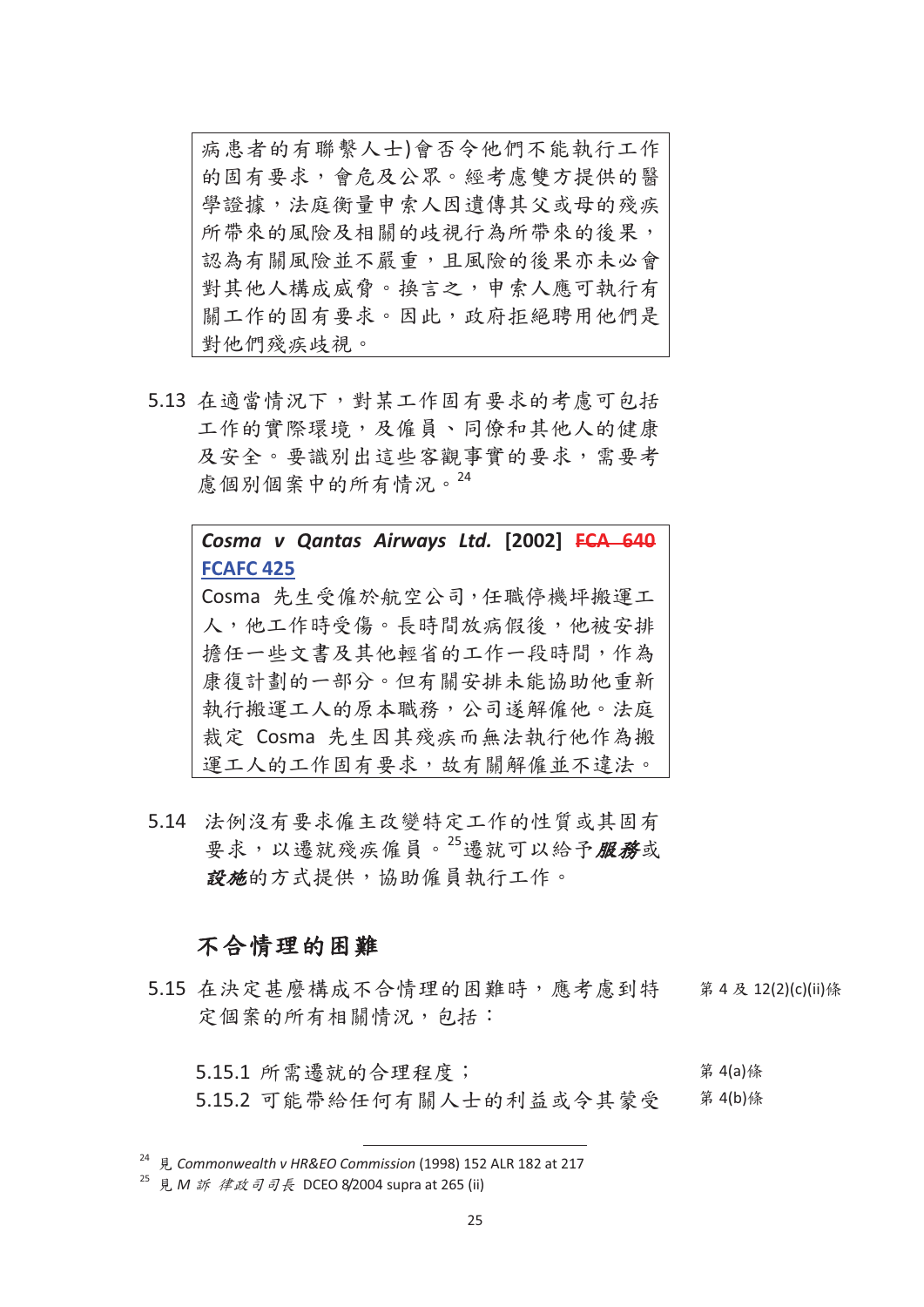## 升職與調職(獲得機會及其他利益)

- 8.9 升職是從一個職位轉往另一個責任較大或較 高薪的職位;而調職通常是指從一個職位橫向 轉往另一個薪酬相若的職位。
- 8.10 升職通常會獲得加薪,因此失去升職機會即 在薪酬福利方面受較差的待遇。調職雖然一 般是指轉往另一職位而薪酬維持不變,但失 去調職機會可能導致無形的損失,例如不能 獲得較理想的職業前途和升職機會,甚至蒙 受情感創傷等。根據《殘疾歧視條例》,收入 損失、被剝奪職業前途和<del>情感創傷</del>感情損害, 均可被視為不利。
- 8.11 假如僱主對殘疾僱員的殘疾作出錯誤假設, 今該殘疾僱員得不到平等的升職或調職考 慮,即屬歧視。以下是有關升職或調職機會 方面的直接和間接殘疾歧視的例子:

僱員 R 任職會計助理五年, 在過去一年,她 曾經因為腰背痛而放較多病假。她的所有病 假都有醫生證明。R 在過去五年的工作表現 被評為「有效率」,然而她的上司認為R先應 改善健康,才獲考慮升職。最終 R 在今年不 獲考慮晉升。

基於 R 的病假而剝奪她升職機會,可能構成 直接的殘疾歧視。

管理與殘疾有關的 缺勤事官見第7章

僱員 S 任職會計五年,表現一直備受讚當。 他獲推薦於年底晉升。S在八月不幸在車禍中 受傷,需要留院三星期,其後再需接受每星 期雨次的物理治療,為期約兩個月,始能完 全康復。 公司政策規定,員工在該年放假超過三星 期,將不獲考慮晉升,因此,縱使 S 的工作  $$11(2)(a)$  係 其他利益包括培訓、 獲得服務或設施等

ಃ 6 చ